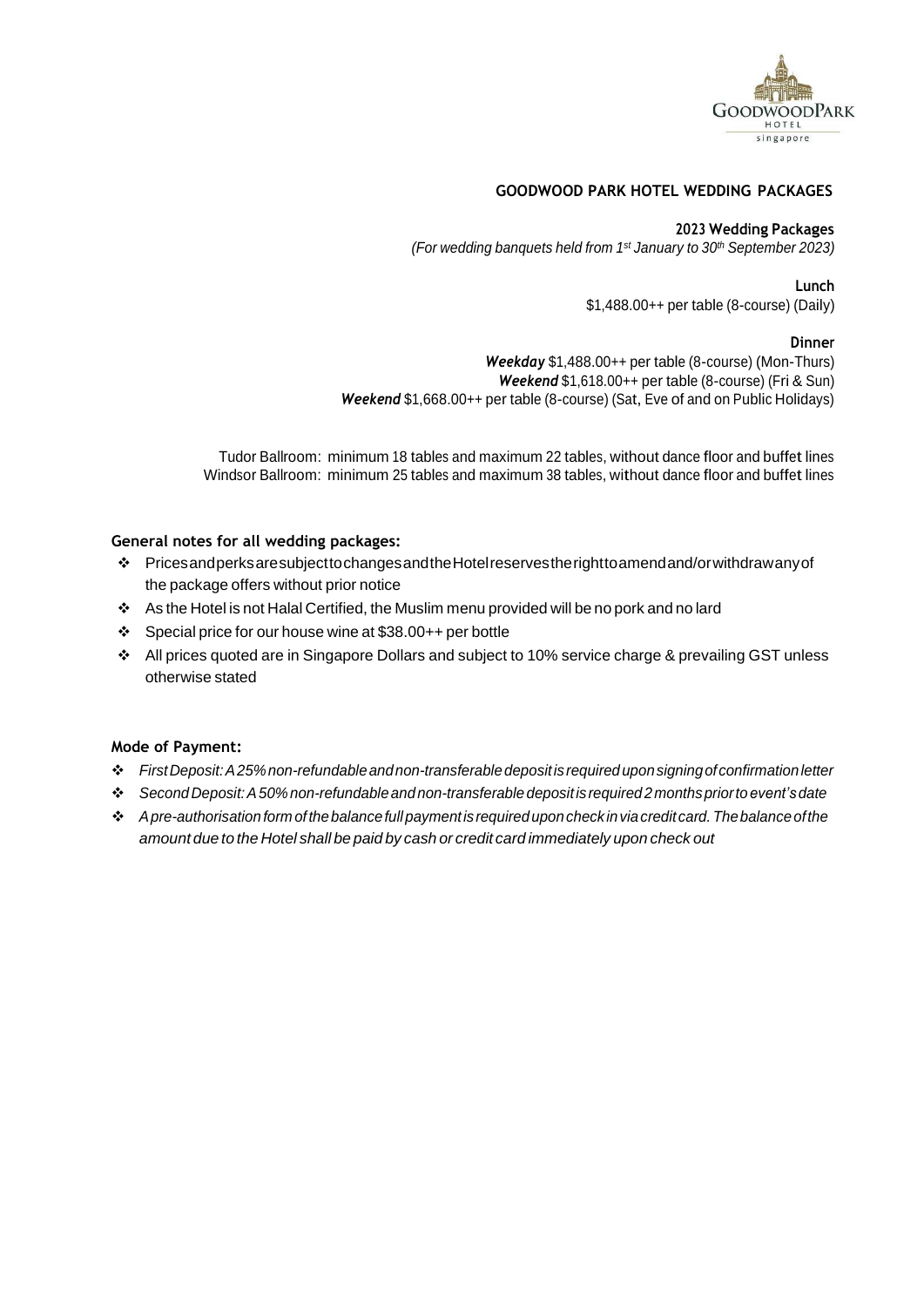

**Wedding Lunch Applicable daily \$1,488.00++ per table of 10 persons**

# **Making of a Dream Wedding**

- ❖ Design yourownsumptuous 8-courseChinese Lunchfrom ouraward-winning Min JiangRestaurant
- ❖ FreeflowofChinesetea, softdrinksandmixers *(excludingjuices)* duringcocktailreceptionandbanquet
- ❖ Complimentary 1 x 30-litre barrel of beer
- ❖ Complimentary 1 x bottle of house wine for each confirmed table
- ❖ Waiver of corkage charge for sealed and duty-paid hard liquor
- ❖ Champagne pyramid with a complimentary bottle of champagne
- ❖ Complimentary pre-event tasting of selected menu *(Chinese menu only)* for up to 10 persons *(Mondays to Thursdays,excludingEveofPublicHolidaysandPublicHolidays)*atMinJiangRestaurantmaindininghall
- ❖ Elegant wedding invitation cards for up to 70% of your guaranteed attendance *(excluding printing)*
- ❖ A specially designed guest signature book
- ❖ A specially designed red packet box
- ❖ Selection of wedding favours for all your guests
- ❖ Intricately designed 5-tier model wedding cake for cake-cutting ceremony
- ❖ Elegantfreshfloraldecorationsandcentrepiecestoaccentuateeverytable*(Roses,GerberasorEustomas)*
- ❖ Complimentary seat covers for all chairs *(sash tie-backs for 2 VIP tables)*
- ❖ Romantic misty dry ice effect to accompany your grand entrance
- ❖ Complimentary parking coupons for up to 20% of your guaranteed attendance *(availability of the parking lots are based on first-come-first-served basis)*
- ❖ 01 x VIP parking lot for Bridal Car
- ❖ Enjoy 1 night's stay in our Bridal Suite with breakfast for two the next morning at Coffee Lounge as well as a \$80.00nett credit for orders from our 24-hour in-room dining menu during your first night's stay with us

### **Customise Your Dream Wedding** *(Please select 3 wishes from the following)***:**

- Additional 1 x bottle of house wine *(choice of red or white wine)* for each confirmed table
- Additional 1 x 30-litre barrel of beer (*Subsequent barrel can be purchased at \$550.00++ per 20 litre barrel with approximate serving of 60glasses or\$750.00++ per30 litre barrel with approximate servingof 90glasses)*
- 1xAnniversaryStayvoucheratourBridalSuitewithbreakfastfortwothenextmorningatCoffeeLounge
- 1 x Night Stay at our Deluxe Room forWedding Helpers with breakfast for two the next morning at Coffee Lounge
- Additional 10% carpark passes

- *Each dream can only be chosen once and is subject to availability upon confirmation (non-transferable and nonexchangeable)*
- *Selections of the 3 wishes must be confirmed at least 1 month prior to wedding date.*
- *Selectionsofthe3wishesareapplicableforWeddingLunchPackagesonlyand areextendedbasedontheagreedwedding date with the minimum guaranteed attendance.*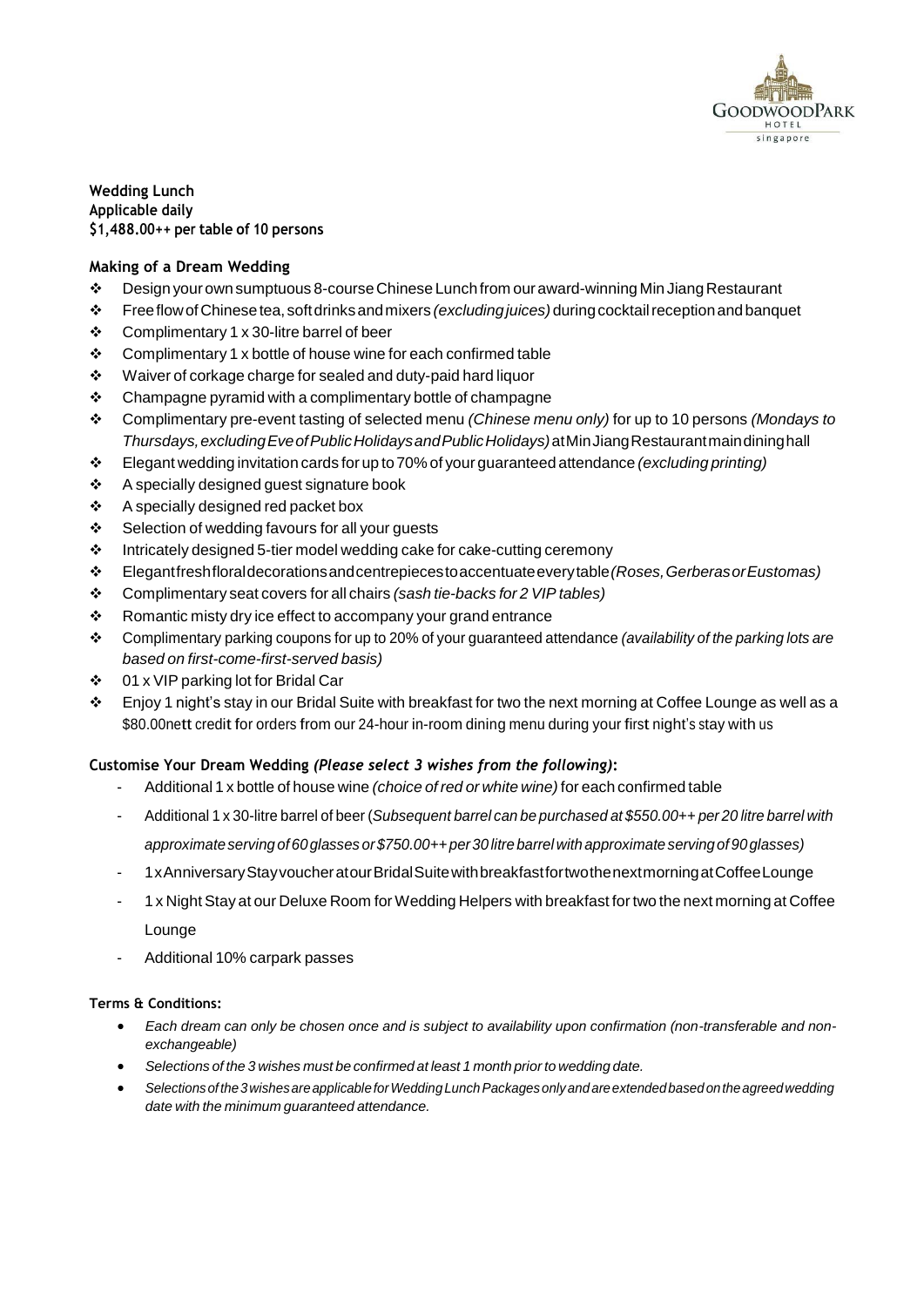

# **8-Course Wedding Chinese Lunch Menu**

## **APPETISER PLATTER** *(Please select five items)*

- □ Prawn Salad with Assorted Fruits 沙律虾拼盘
- □ Baked Chicken Cutlet with Barbequed Sauce 烧汁鸡扒
- Jellyfish 海蛰
- □ Crispy Fried Prawn Roll 酥炸虾卷
- □ Vegetable Spring Rolls 素春卷
- □ Sliced Smoked Duck with Spicy Plum Sauce with Mango Diced 香芒西施汁熏鸭片
- Crispy Sesame Seafood Roll 芝麻海鲜卷
- □ Chilled Marinated Baby Abalone with Thai Sweet Chili 生捞泰式鲍鱼仔

## **SOUP** *(Please select one item)*

- □ Braised Fried Fish Maw Soup with Crabmeat and Enoki Mushroom 红烧蟹肉金菇鱼鳔羹
- □ Double- boiled Chicken Soup with Conpoy, Sea Whelk and Brazil Mushroom 巴西菇螺肉炖鸡汤
- □ Braised Hasma Seafood Treasure Soup (Conpoy, Crabmeat, Shredded Sea Cucumber) 雪蛤海味羹

## **POULTRY** *(Please select one item)*

- □ Roasted Silver Hill Irish Duck 爱尔兰烤鸭
- □ Roasted Crispy Chicken with Prawn Crackers 脆皮烧鸡
- □ Steamed Chicken with Chinese Herbs and Wine 养生药膳鸡

### **FISH** *(Please select one item)*

- □ Steamed Sea Bass with Soya Bean Crumbs 豆酥蒸金目鲈
- □ Steamed Hybrid Garoupa in Hong Kong Style 港式蒸龙虎斑
- □ Deep- fried Halibut Fish Fillet with Pineapple Sweet Chili Sauce 凤梨甜辣酱炸比目鱼

### **VEGETABLES** *(Please select one item)*

- □ Braised Sea Cucumber with Mushroom and Chinese Spinach 蚝皇海参冬菇菠菜
- □ Braised 10- head Abalone with Mushroom and Chinese Spinach 十头鲍鱼冬菇菠菜
- □ Braised Sliced Sea Clam with Mushroom and Chinese Spinach 螺片冬菇菠菜

### **PRAWNS** *(Please select one item)*

- □ Deep- fried Prawn with Black Truffle Mayonnaise Sauce 黑松露酱炸虾球
- □ Poached "Live" Prawn with Chinese herbs and Wine 药材醉生虾
- □ Wok- fried Prawn with Cashew nuts and Broccoli 腰果虾球西兰花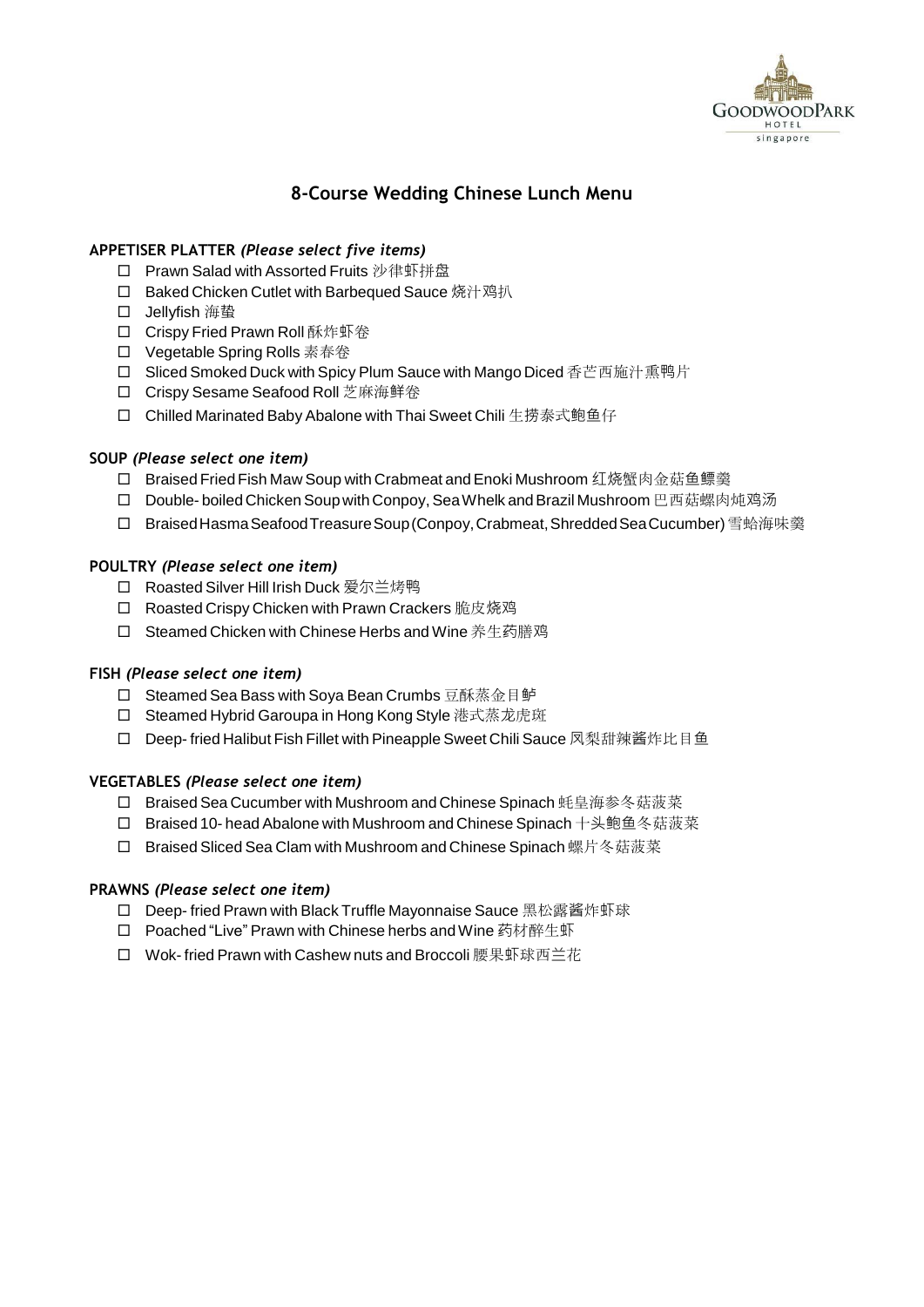

## **RICE & NOODLES** *(Please select one item)*

- □ Braised 'Ee-Fu' Noodles with Mushroom and Chives 韭黄干烧伊面
- □ Steamed Glutinous Rice with Preserved Meat wrapped in Lotus Leaf 荷叶蒸腊味饭
- □ Fried Jasmine Rice with Prawn and Silver Bait Fish 虾仁银鱼炒饭

## **DESSERT** *(Please select one item)*

- □ Chilled Cream of Mango Sago with Pomelo 杨枝甘露
- □ Chilled Grass Jelly and Dried Longan with Lime Jelly 青柠仙草龙眼爱玉冻
- □ Double- boiled Hasma, Red Dates with Lotus Seeds and Dried Persimmon 红莲柿饼炖雪蛤

### **Special Meal Requirements:**

Muslim (No Pork No Lard) & Chinese Vegetarian set menu can be arranged at **\$148.80++** per person in addition to the Chinese Lunch table price or **\$1,488.00++** for table of 10 persons. Should Halal Certified Muslim Food required, additional food charges and transportation fee of **\$80.00++** will be imposed. *(Minimum require 6 person for this service)*

*Menu is subjected to changes with or without prior notice*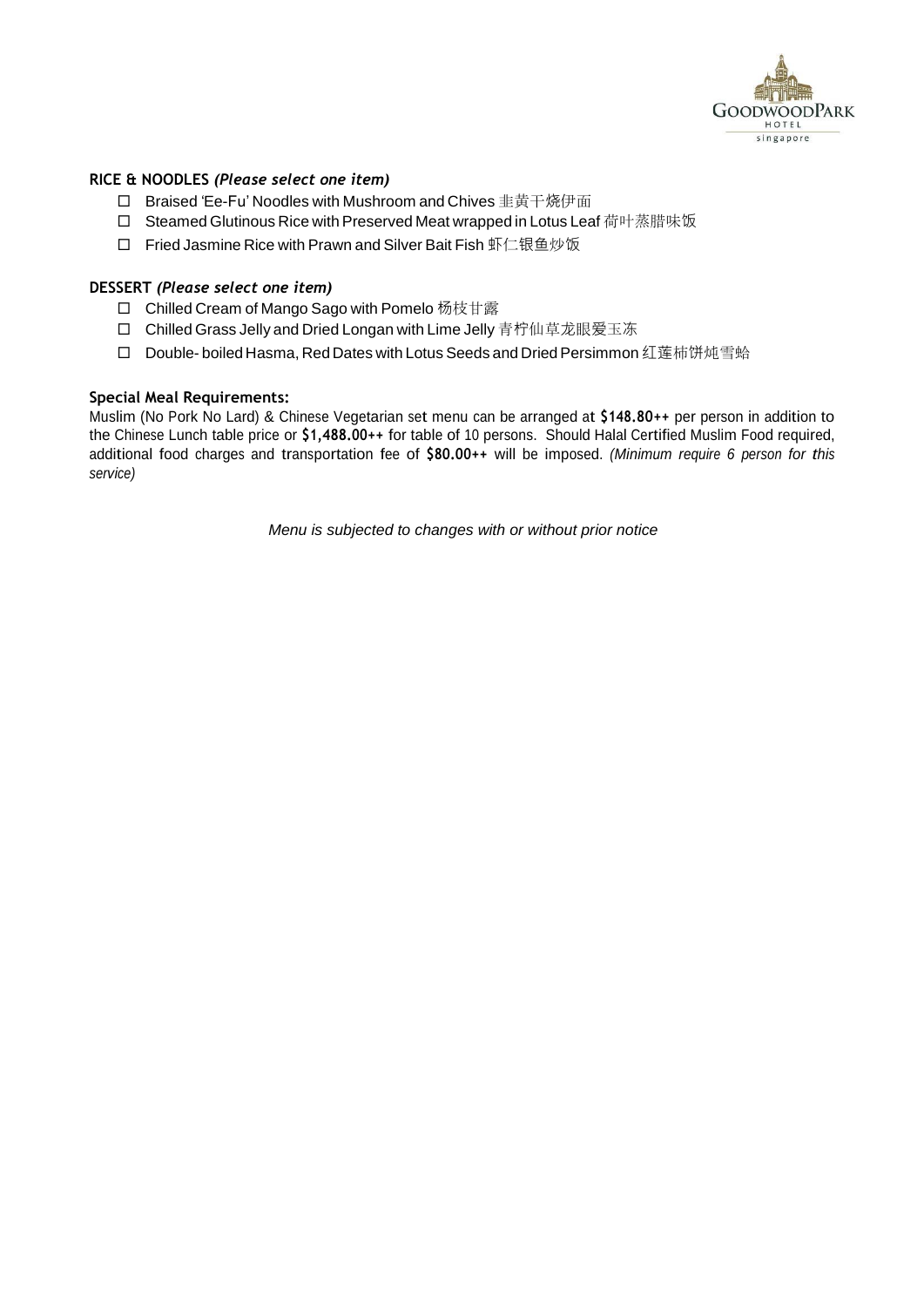

#### **Weekday Wedding Dinner From Monday to Thursday, excluding Eve of Public Holidays and Public Holidays \$1,488.00++ per table of 10 persons**

# **Making of a Dream Wedding**

- ❖ Design yourownsumptuous 8-courseChineseDinnerfrom ouraward-winning Min JiangRestaurant
- ❖ FreeflowofChinesetea, softdrinksandmixers *(excludingjuices)* duringcocktailreceptionandbanquet
- ❖ Complimentary 1 x 30-litre barrel of beer
- ❖ Complimentary 1 x bottle of house wine for each confirmed table
- ❖ Waiver of corkage charge for sealed and duty-paid hard liquor
- ❖ Champagne pyramid with a complimentary bottle of champagne
- ❖ Complimentary pre-event tasting of selected menu *(Chinese menu only)* for up to 10 persons *(Mondays to Thursdays,excludingEveofPublicHolidaysandPublicHolidays)*atMinJiangRestaurantmaindininghall
- ❖ Elegant wedding invitation cards for up to 70% of your guaranteed attendance *(excluding printing)*
- ❖ A specially designed guest signature book
- ❖ A specially designed red packet box
- ❖ Selection of wedding favours for all your guests
- ❖ Intricately designed 5-tier model wedding cake for cake-cutting ceremony
- ❖ Elegantfreshfloraldecorationsandcentrepiecestoaccentuateeverytable*(Roses,GerberasorEustomas)*
- ❖ Complimentary seat covers for all chairs *(sash tie-backs for 2 VIP tables)*
- ❖ Romantic misty dry ice effect to accompany your grand entrance
- ❖ Complimentary parking coupons for up to 20% of your guaranteed attendance *(availability of the parking lots are based on first-come-first-served basis)*
- ❖ 01 x VIP parking lot for Bridal Car
- $\cdot \cdot$  Enjoy 1 night's stay in our Bridal Suite with breakfast for two the next morning at Coffee Lounge as well as a \$80.00nett credit for orders from our 24-hour in-room dining menu during your first night's stay with us

### **Customise Your Dream Wedding (Please select 3 wishes from the following):**

- Additional 1 x bottle of house wine *(choice of red or white wine)* for each confirmed table
- Additional 1 x 30-litre barrel of beer (*Subsequent barrel can be purchased at \$550.00++ per 20 litre barrel with approximate serving of 60glasses or\$750.00++ per30 litre barrel with approximate servingof 90glasses)*
- 1xAnniversaryStayvoucheratourBridalSuitewithbreakfastfortwothenextmorningatCoffeeLounge
- 1 x Night Stay at our Deluxe Room forWedding Helpers with breakfast fortwo the next morning at Coffee Lounge
- Additional 10% carpark passes

- *Each dream can only be chosen once and is subject to availability upon confirmation (non-transferable and nonexchangeable)*
- *Selections of the 3 wishes must be confirmed at least 1 month prior to wedding date.*
- *Selectionsofthe3wishesareapplicableforWeddingWeekdayDinnerPackagesonlyandareextendedbasedontheagreed wedding date with the minimum guaranteed attendance.*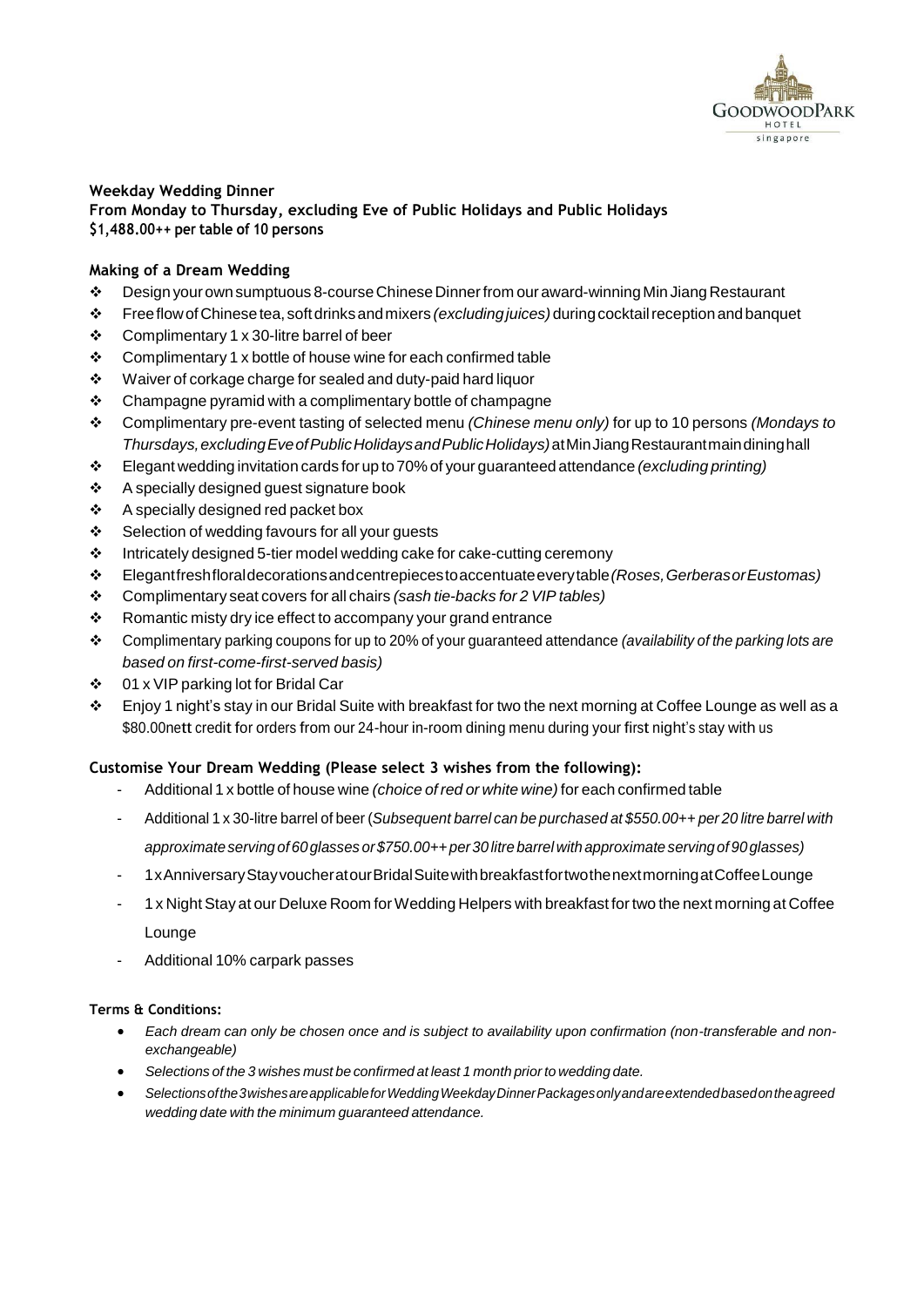

# **8-Course Weekday Wedding Dinner Menu**

# **APPETISER PLATTER** *(Please select five items)*

- □ Prawn Salad with Assorted Fruits 沙律虾拼盘
- □ Baked Chicken Cutlet with Barbequed Sauce 烧汁鸡扒
- Jellyfish 海蛰
- □ Crispy Fried Prawn Roll 酥炸虾卷
- □ Vegetable Spring Rolls 素春卷
- □ Sliced Smoked Duck with Spicy Plum Sauce with Mango Diced 香芒西施汁熏鸭片
- Crispy Sesame Seafood Roll 芝麻海鲜卷
- □ Chilled Marinated Baby Abalone with Thai Sweet Chili 生捞泰式鲍鱼仔

## **SOUP** *(Please select one item)*

- □ Braised Fried Fish Maw Soup with Crabmeat and Enoki Mushroom 红烧蟹肉金菇鱼鳔羹
- □ Double- boiled Chicken Soup with Conpoy, Sea Whelk and Brazil Mushroom 巴西菇螺肉炖鸡汤
- BraisedHasmaSeafoodTreasureSoup*(Conpoy, Crabmeat, ShreddedSeaCucumber)* 雪蛤海味羹

## **POULTRY** *(Please select one item)*

- □ Roasted Silver Hill Irish Duck 爱尔兰烤鸭
- □ Roasted Crispy Chicken with Prawn Crackers 脆皮烧鸡
- □ Steamed Chicken with Chinese Herbs and Wine 养生药膳鸡

### **FISH** *(Please select one item)*

- □ Steamed Sea Bass with Soya Bean Crumbs 豆酥蒸金目鲈
- □ Steamed Hybrid Garoupa in Hong Kong Styles 港式蒸龙虎斑
- □ Deep- fried Halibut Fish Fillet with Pineapple Sweet Chili Sauce 凤梨甜辣酱炸比目鱼

### **VEGETABLES** *(Please select one item)*

- □ Braised Sea Cucumber with Mushroom and Chinese Spinach 蚝皇海参冬菇菠菜
- □ Braised 10- head Abalone with Mushroom and Chinese Spinach 10 头鲍鱼冬菇菠菜
- □ Braised Sliced Sea Clam with Mushroom and Chinese Spinach 螺片冬菇菠菜

## **PRAWNS** *(Please select one item)*

- □ Deep- fried Prawn with Black Truffle Mayonnaise Sauce 黑松露酱炸虾球
- □ Poached "Live" Prawn with Chinese herbs and Wine 药材醉生虾
- □ Wok- fried Prawn with Cashew nuts and Broccoli 腰果虾球西兰花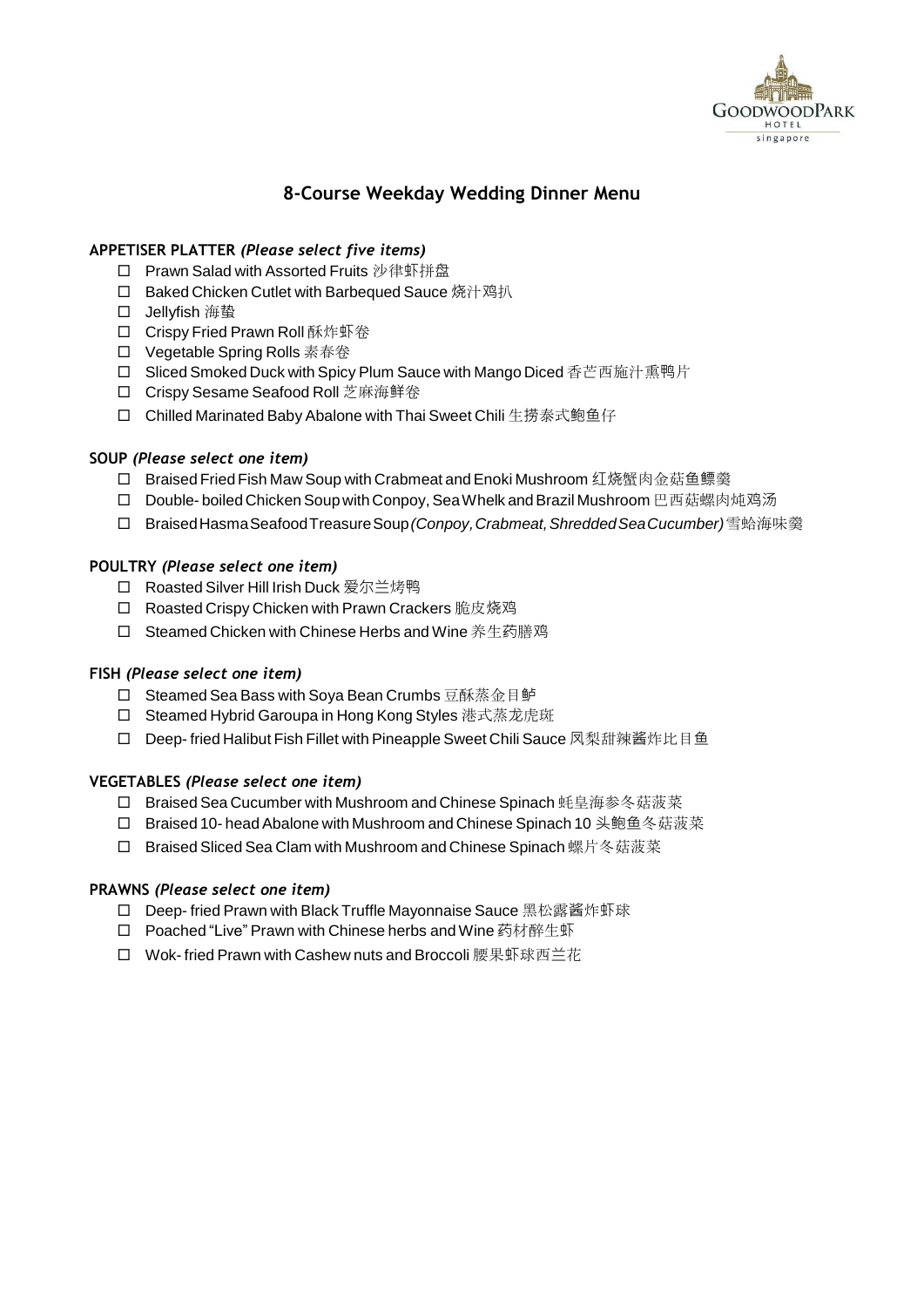

## **RICE & NOODLES** *(Please select one item)*

- □ Braised 'Ee-fu' Noodles with Mushroom and Chives 韭黄干烧伊面
- □ Steamed Glutinous Rice with Preserved Meat wrapped in Lotus Leaf 荷叶蒸腊味饭
- □ Fried Jasmine Rice with Prawn and Silver Bait Fish 虾仁银鱼炒饭

## **DESSERT** *(Please select one item)*

- □ Chilled Cream of Mango Sago with Pomelo 杨枝甘露
- □ Chilled Grass Jelly and Dried Longan with Lime Jelly 青柠仙草龙眼爱玉冻
- □ Double- boiled Hasma, Red Dates with Lotus Seeds and Dried Persimmon 红莲柿饼炖雪蛤

### **Special Meal Requirements:**

Muslim (No Pork No Lard) & Chinese Vegetarian set menu can be arranged at **\$148.80++** per person in addition to the Chinese Dinner table price of **\$1,488.00++** for table of 10 persons. Should Halal Certified Muslim Food required, additional food charges and transportation fee of **\$80.00++** will be imposed. *(Minimum require 6 persons for this service)*

*Menu is subjected to changes with or without prior notice*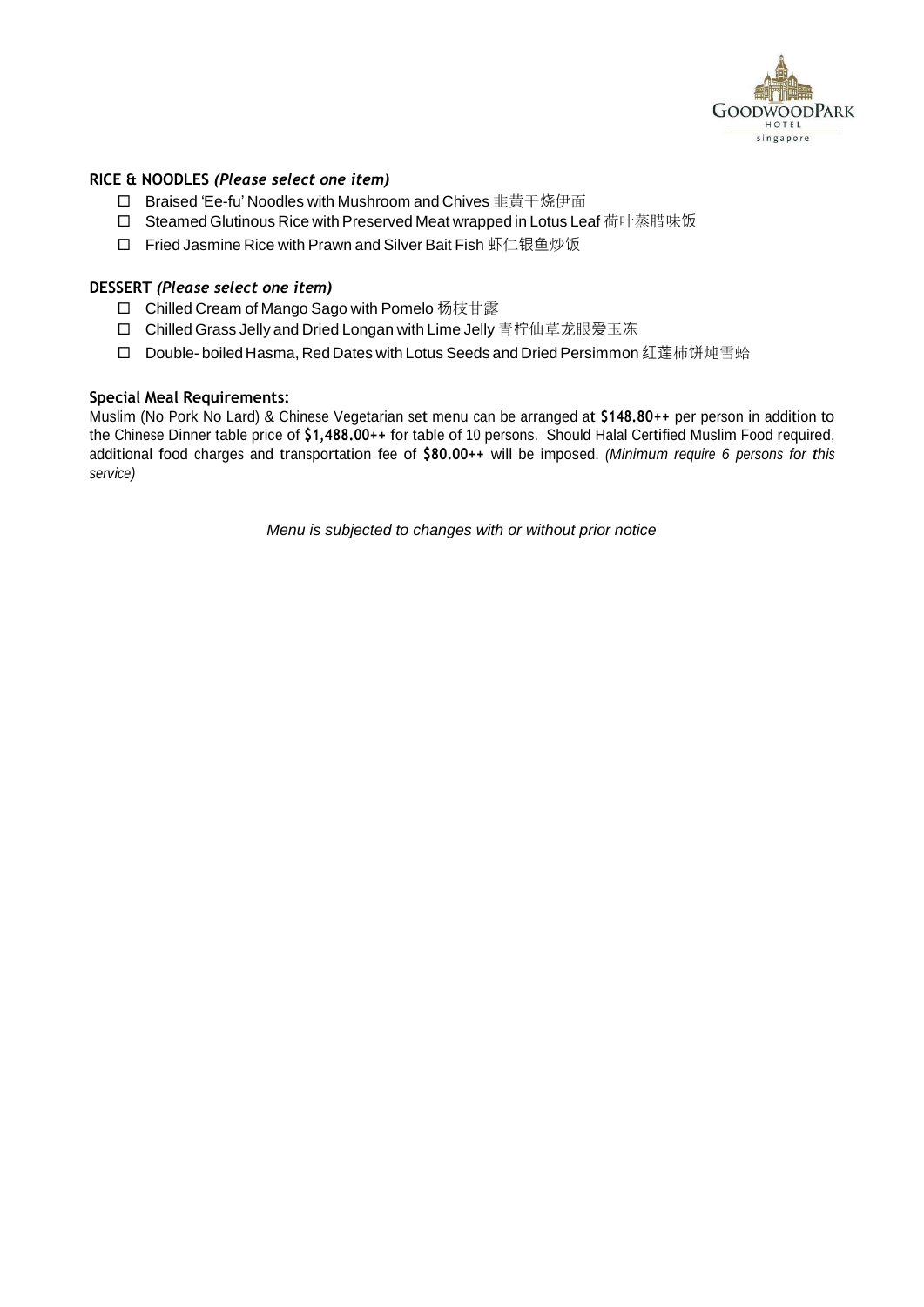

#### **Weekend Wedding Dinner For Friday & Sunday, excluding Eve of Public Holidays & Public Holidays \$1,618.00++ per table of 10 persons**

# **Making of a Dream Wedding**

- ❖ Design yourownsumptuous 8-courseChineseDinnerfrom our award-winning MinJiangRestaurant
- ❖ FreeflowofChinesetea, softdrinksandmixers *(excludingjuices)* duringcocktailreceptionandbanquet
- ❖ Complimentary 1 x 30-litre barrel of beer
- ❖ Free flow of house wine to be served during banquet
- ❖ Waiver of corkage charge for sealed and duty-paid hard liquor
- ❖ Champagne pyramid with a complimentary bottle of champagne
- ❖ Complimentary pre-event tasting of selected menu *(Chinese menu only)* for up to 10 persons *(Mondays to Thursdays,excludingEveofPublicHolidaysandPublicHolidays)*atMinJiangRestaurantmaindininghall
- ❖ Elegant wedding invitation cards for up to 70% of your guaranteed attendance *(excluding printing)*
- ❖ A specially designed guest signature book
- ❖ A specially designed red packet box
- ❖ Selection of wedding favours for all your guests
- ❖ Intricately designed 5-tier model wedding cake for cake-cutting ceremony
- ❖ Elegantfreshfloraldecorationsandcentrepiecestoaccentuateeverytable*(Roses,GerberasorEustomas)*
- ❖ Complimentary seat covers for all chairs (sash tie-backs for 2 VIP tables)
- ❖ Romantic misty dry ice effect to accompany your grand entrance
- ❖ Complimentary parking coupons for up to 20% of your guaranteed attendance *(availability of the parking lots are based on first-come-first-served basis)*
- ❖ 01 x VIP parking lot for Bridal Car
- $\cdot \cdot$  Enjoy 1 night's stay in our Bridal Suite with breakfast for two the next morning at Coffee Lounge as well as a \$80.00nett credit for orders from our 24-hour in-room dining menu during your first night's stay with us

### **Customise Your Dream Wedding** *(Please select 2 wishes from the following):*

- Additional1x30-litrebarrelof*beer(Subsequentbarrel canbepurchasedat\$550.00++per20litrebarrelwith approximateservingof60glasses or\$750.00++per 30litrebarrelwithapproximateservingof90glasses)*
- Additional 1 x Night Stay at our Bridal Suite with breakfast for two the next morning at Coffee Lounge
- 1xNightStayatourDeluxeRoomforWeddingHelperswithbreakfastfortwothenextmorningatCoffee Lounge
- 1x Anniversary Stay voucher at our Bridal Suite with breakfast for two the next morning at Coffee Lounge
- Additional in-room dining credit of \$100.00nett
- Additional 10% carpark passes

- *Each dream can only be chosen once and is subject to availability upon confirmation (non-transferable and nonexchangeable)*
- *Selections of the 2 wishes must be confirmed at least 1 month prior to wedding date.*
- *Selectionsofthe2wishesareapplicableforWeddingWeekendDinnerPackagesonlyand areextendedbasedontheagreed wedding date with the minimum guaranteed attendance.*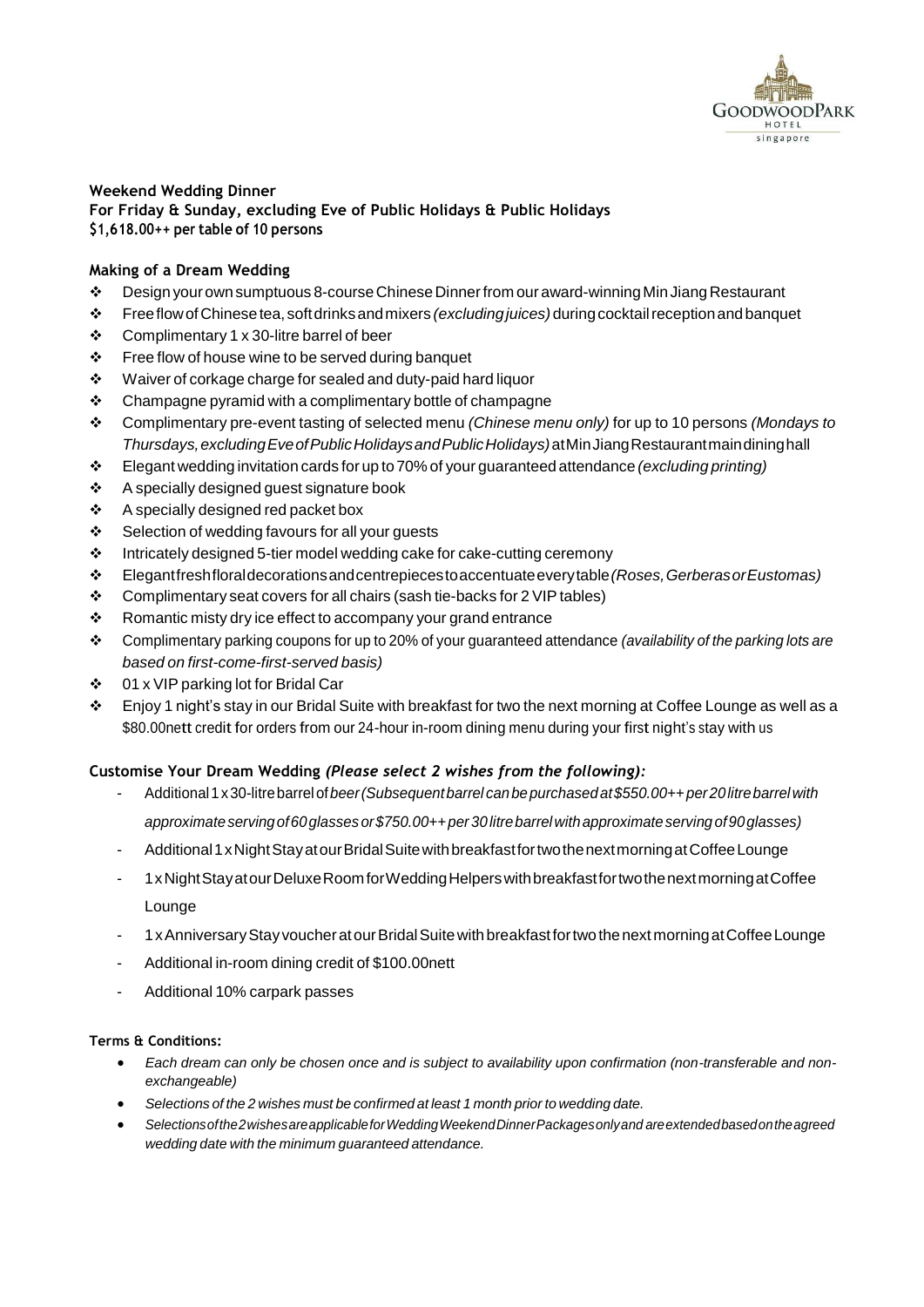

#### **Weekend Wedding Dinner For Saturday, Eve of Public Holidays & Public Holidays \$1,668.00++ per table of 10 persons**

# **Making of a Dream Wedding**

- ❖ Design yourownsumptuous 8-courseChineseDinnerfrom our award-winning Min JiangRestaurant
- ❖ FreeflowofChinesetea, softdrinksandmixers *(excludingjuices)* duringcocktailreceptionandbanquet
- ❖ Complimentary 1 x 30-litre barrel of beer
- ❖ Free flow of house wine to be served during banquet
- ❖ Waiver of corkage charge for sealed and duty-paid hard liquor
- ❖ Champagne pyramid with a complimentary bottle of champagne
- ❖ Complimentary pre-event tasting of selected menu *(Chinese menu only)* for up to 10 persons *(Mondays to Thursdays,excludingEveofPublicHolidaysandPublicHolidays)*atMinJiangRestaurantmaindininghall
- ❖ Elegant wedding invitation cards for up to 70% of your guaranteed attendance *(excluding printing)*
- ❖ A specially designed guest signature book
- ❖ A specially designed red packet box
- ❖ Selection of wedding favours for all your guests
- ❖ Intricately designed 5-tier model wedding cake for cake-cutting ceremony
- ❖ Elegantfreshfloraldecorationsandcentrepiecestoaccentuateeverytable*(Roses,GerberasorEustomas)*
- ❖ Complimentary seat covers for all chairs *(sash tie-backs for 2 VIP tables)*
- ❖ Romantic misty dry ice effect to accompany your grand entrance
- ❖ Complimentary parking coupons for up to 20% of your guaranteed attendance *(availability of the parking lots are based on first-come-first-served basis)*
- ❖ 01 x VIP parking lot for Bridal Car
- $\cdot \cdot$  Enjoy 1 night's stay in our Bridal Suite with breakfast for two the next morning at Coffee Lounge as well as a \$80.00nett credit for orders from our 24-hour in-room dining menu during your first night's stay with us

### **Customise Your Dream Wedding (Please select 3 wishes from the following):**

- Additional1x30-litrebarrel ofbeer*(Subsequent barrel canbepurchased at\$550.00++per 20litrebarrelwith approximateserving of60glasses or\$750.00++per 30litrebarrelwithapproximate servingof90glasses)*
- Additional 1 x Night Stay at our Bridal Suite with breakfast for two the next morning at Coffee Lounge
- 1xNightStayatourDeluxeRoomforWeddingHelperswithbreakfastfortwothenextmorningatCoffee Lounge
- 1x Anniversary Stay voucher at our Bridal Suite with breakfast for two the next morning at Coffee Lounge
- Additional in-room dining credit of \$100.00nett
- Additional 10% carpark passes

- *Each dream can only be chosen once and is subject to availability upon confirmation (non-transferable and nonexchangeable)*
- *Selections of the 3 wishes must be confirmed at least 1 month prior to wedding date.*
- *Selectionsofthe3wishesareapplicableforWeddingWeekendDinnerPackagesonlyandareextendedbasedontheagreed wedding date with the minimum guaranteed attendance.*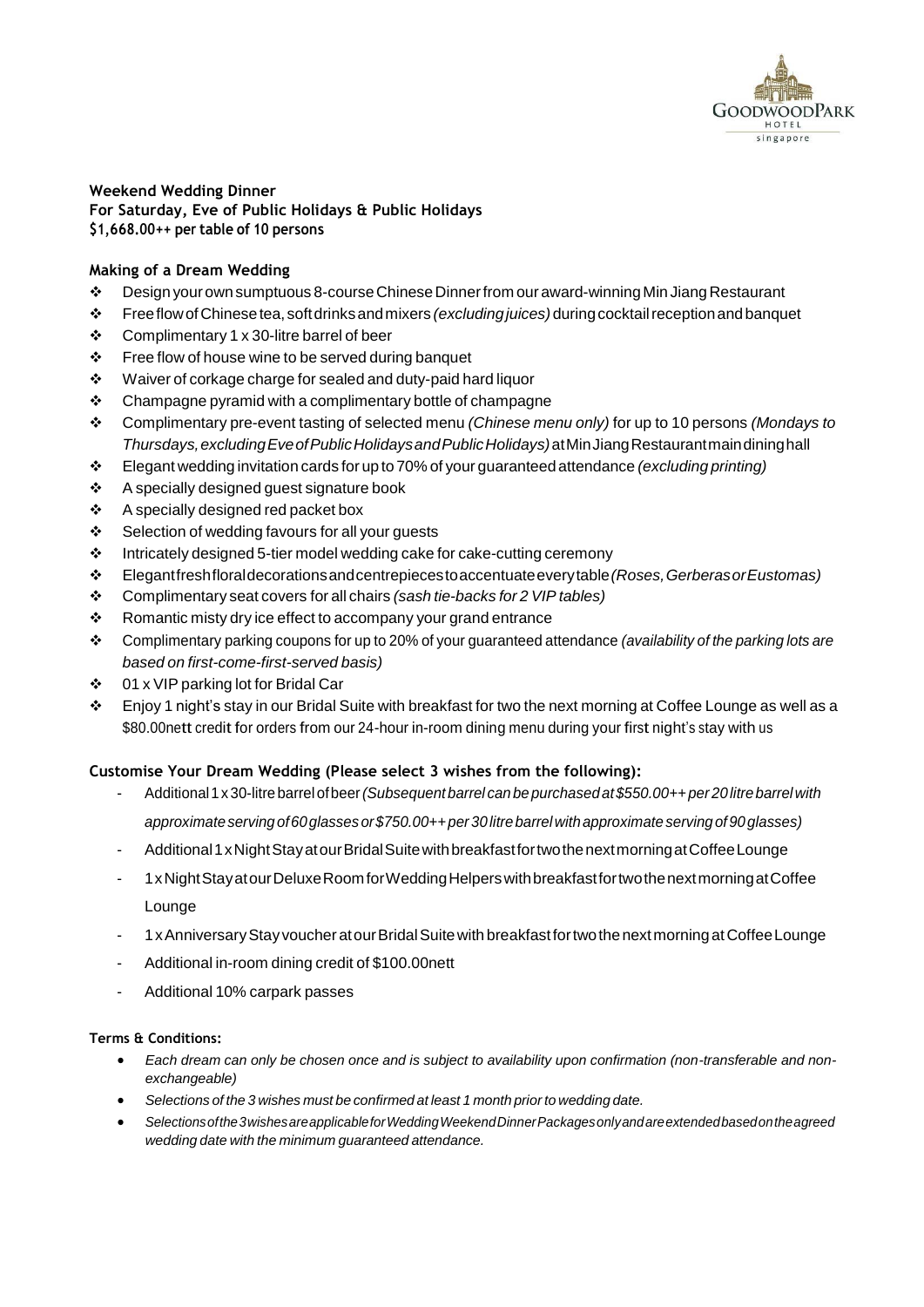

# **8-Course Weekend Wedding Dinner Menu**

## **APPETISER PLATTER** *(Please select one item)*

- □ Suckling Pig Slices 乳猪拼盘
- Prawn Salad 沙律虾拼盘
- Lobster Salad 沙律龍虾拼盘*(Upgrade at additional \$60.00++ pertable of 10 persons)*

## **Please select additional 4 items:**

- □ Baked Chicken with BBQ Sauce 烧汁鸡件
- Jellyfish 海蛰
- □ Vegetable Spring Rolls 素春卷
- □ Crispy Sesame Seafood Roll 芝麻海鲜卷
- □ US Pork Loin with Rock Sugar Honey Sauce 冰花蜜汁猪柳
- Teriyaki Eel 日式焗鳗鱼
- □ Sliced Smoked Duck with Spicy Plum Sauce with Mango Diced 香芒西施汁熏鸭片
- □ Baby Octopus 迷你八爪鱼
- □ Chilled Marinated Baby Abalone with Thai Sweet Chili 生捞泰式鲍鱼仔

## **SOUP** *(Please select one item)*

- □ Braised Shark's Fin and Crabmeat with Brown Sauce 红烧蟹肉翅
- BraisedHasmaSeafoodTreasureSoup*(Conpoy, Crabmeat, ShreddedSeaCucumber)* 雪蛤海味羹
- □ Double-boiled Conch Meat, Conpoy and Cordyceps Flower with Chicken Soup 螺肉虫草花干贝炖鸡汤
- □ Double- boiled Chicken Soup with Abalone and Brazil Mushroom 鲍鱼仔巴西菇炖鸡汤
- BraisedFriedFish Maw SeafoodTreasureSoup *(Sea Cucumbers, Crabmeat&FriedFishMaw)* 鱼鳔三宝羹

### **POULTRY** *(Please select one item)*

- □ Camphor Tea Smoked Duck 樟茶鸭
- □ Roasted Crispy Chicken with Prawn Crackers 脆皮烧鸡
- □ Steamed Healthy Herbal Chicken with Ginseng in Lotus Leaf 荷香人参药膳鸡
- □ Wok fried Diced Chicken and Cashew Nuts in Taro Ring 佛砵腰果鸡丁

### **FISH** *(Please select one item)*

- □ Steamed Sea Perch Fillet with Minced and Fried Garlic 金银蒜蒸鲈鱼扒
- □ Steamed Hybrid Garoupa in Hong Kong Styles 港蒸龙虎斑
- □ Steamed Hybrid Garoupa with Soya Bean Crumbs 豆酥蒸龙虎斑
- □ Steamed Pomfret in Teochew Styles 潮式蒸鲳鱼
- □ Deep-fried Sea Perch Fillet and Pineapple Cube with Sweet and Spicy Sauce 凤梨甜辣酱炸鲈鱼扒